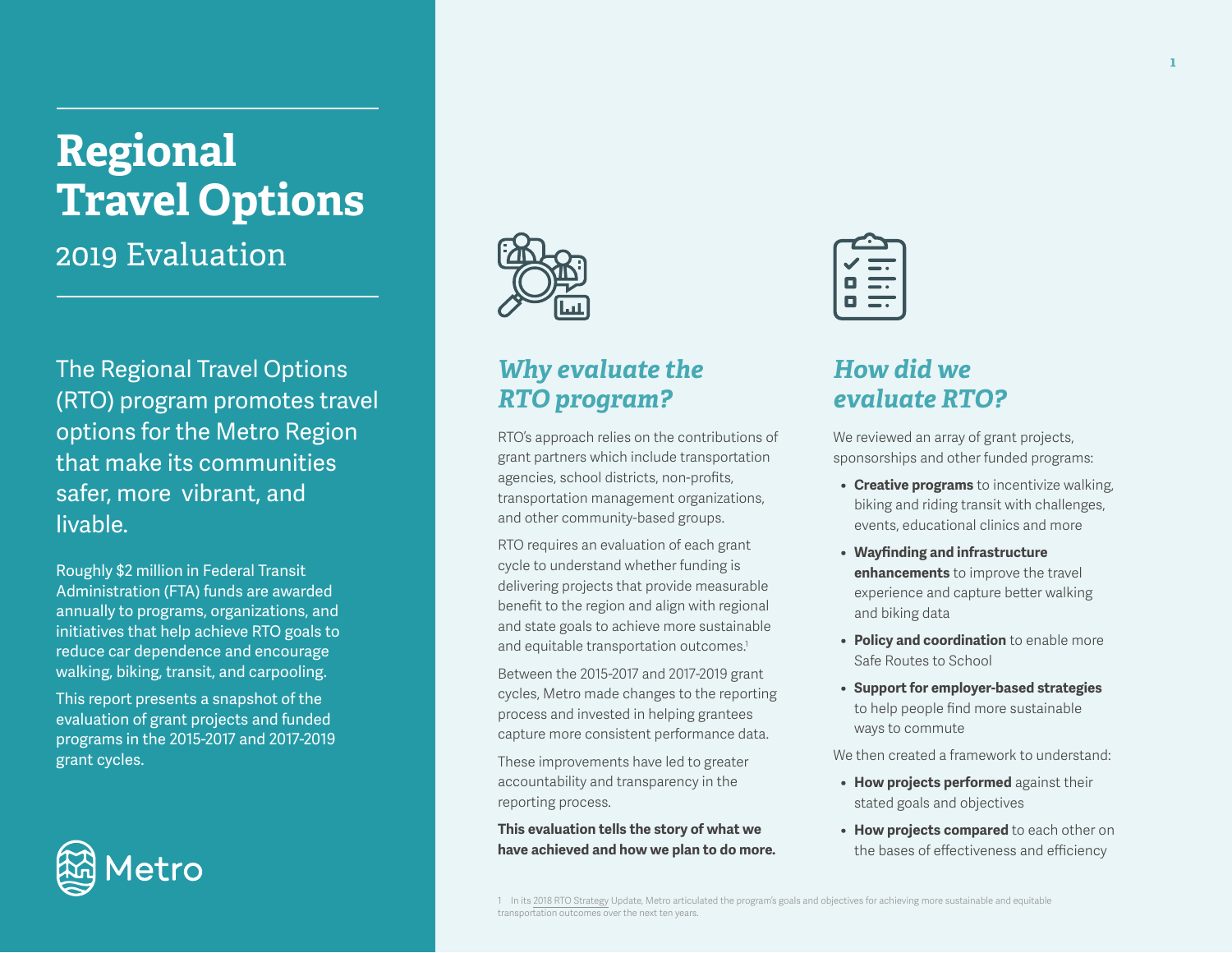**WHAT WE'RE DOING**

# **Actions to promote Regional Travel Options**





## Grantees reported more than 2.5 times as many actions

in the 2017-2019 grant cycle to provide and promote drive-alone alternatives than they did in 2015-2017.





Community events that

#### emphasize personal interaction remain the most popular.

Partners delivered more than 1,700 group rides, clinics, seminars, street events, personalized trip planning, and more during both grant cycles.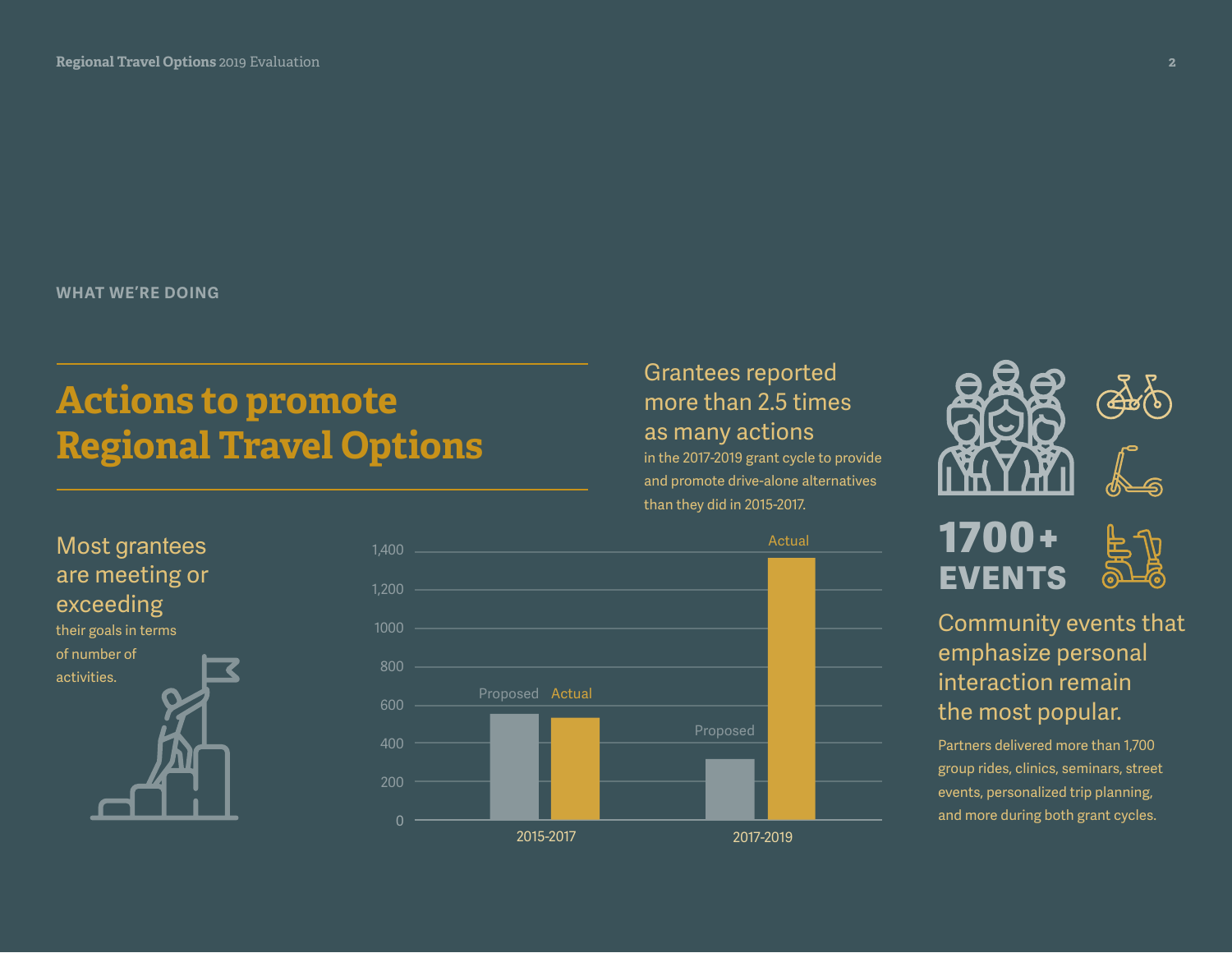**WHO WE'RE REACHING**

# **Engaging people in the Metro Region**



RTO grantees are engaging more people as participants, partners and through social media.

In the 2017-2019 grant cycle, reported participants increased by nearly three times.

2015-2017: 55,323 participants

#### --------------------

2017-2019: 219,868 participants

................



Partnerships among organizations delivering projects increased by 137%.

This is a key goal of the RTO program.

The significant increases reflects changes to reporting requirements and efforts by Metro staff to capture more consistent data.

RTO's strategic focus on equity, environment, economy, and health is reflected in funded projects.



Roughly 60 percent of grant projects incorporated ways to address equity by partnering with

key community-based organizations or delivering programming for low-income communities of color, students, or people with disabilities.

In addition, 7 out of 9 wayfinding and infrastructure projects fell in high need areas.<sup>2</sup>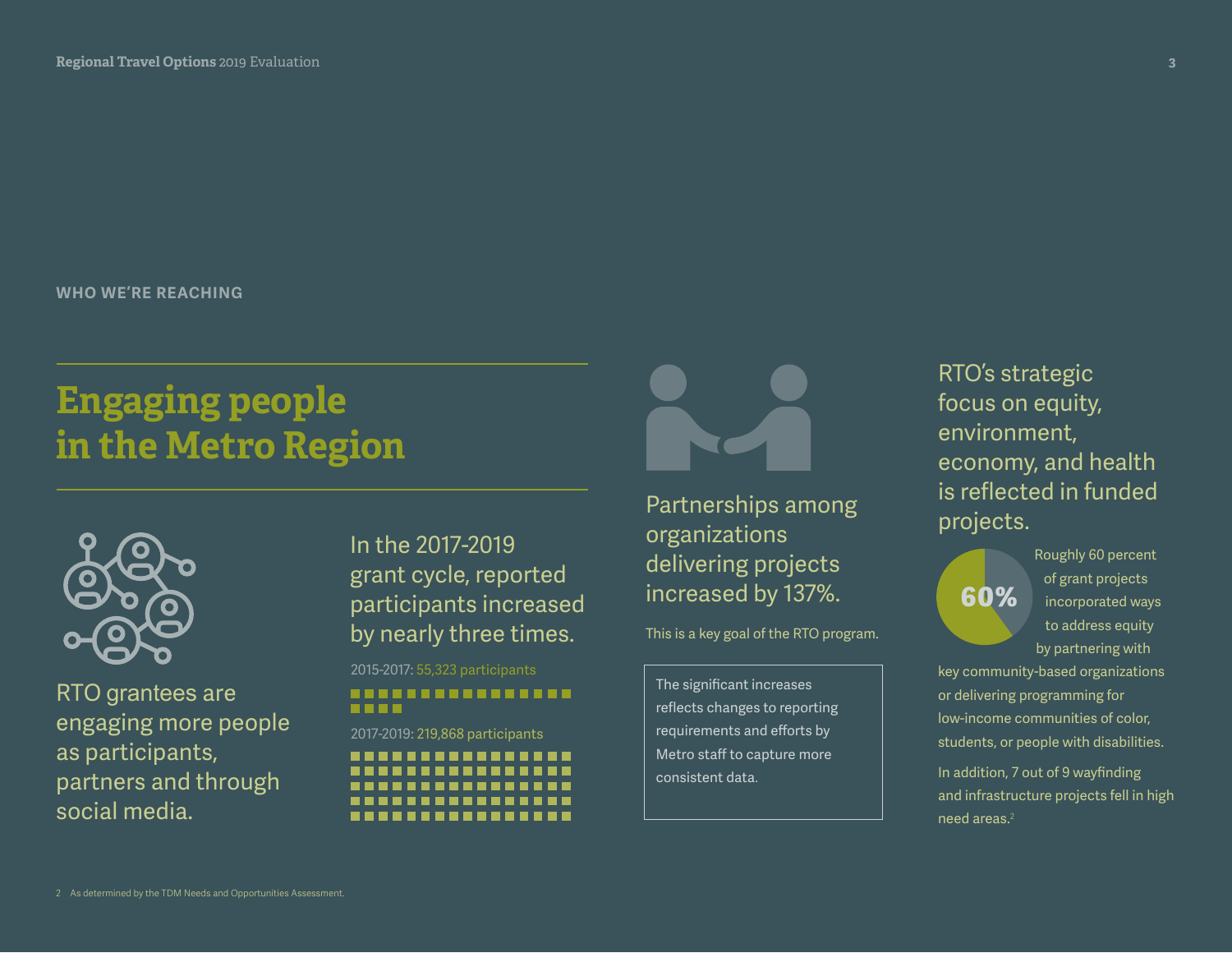**WHAT WE'RE ACHIEVING**

# **Expanding access and changing behavior**

Between grant cycles 2015-2017 and 2017-2019, there was a significant increase in number of reported walking and biking trips, vehicle miles auto trips reduced/prevented, and dollars saved by participants.

Only about 20% of grantees reported on these measures, which leaves room for improvement.

**3,943,484**

auto trips reduced or prevented



**10,102,026** new walking and biking trips



**36,847,660** vehicle miles reduced or prevented



**17,882** metric tons of CO2 reduced or prevented